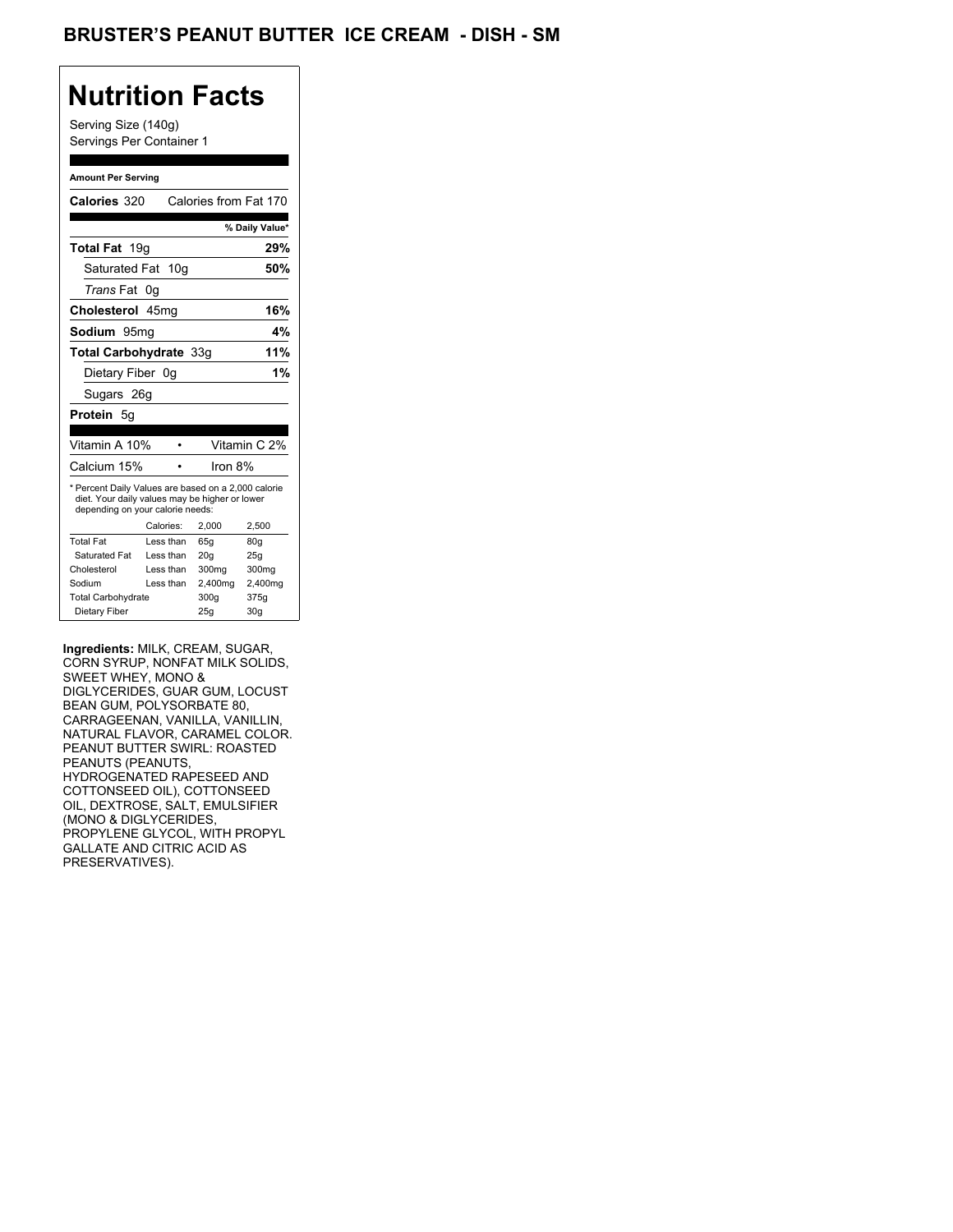## BRUSTER'S PEANUT BUTTER ICE CREAM - DISH - REG

## Nutrition Facts

Serving Size (210g) Servings Per Container 1

#### Amount Per Serving

| Calories 480                                                                                                                              |           | Calories from Fat 250 |                |
|-------------------------------------------------------------------------------------------------------------------------------------------|-----------|-----------------------|----------------|
|                                                                                                                                           |           |                       | % Daily Value* |
| Total Fat 28g                                                                                                                             |           |                       | 43%            |
| Saturated Fat 15q                                                                                                                         |           |                       | 75%            |
| Trans Fat                                                                                                                                 | 0g        |                       |                |
| Cholesterol                                                                                                                               | 70mg      |                       | 24%            |
| Sodium 140mg                                                                                                                              |           |                       | 6%             |
| Total Carbohydrate 50g                                                                                                                    |           |                       | 17%            |
| Dietary Fiber 0q                                                                                                                          |           |                       | 2%             |
| Sugars 40g                                                                                                                                |           |                       |                |
| Protein<br>7q                                                                                                                             |           |                       |                |
|                                                                                                                                           |           |                       |                |
| Vitamin A 15%                                                                                                                             |           |                       | Vitamin C 4%   |
|                                                                                                                                           |           |                       |                |
| Calcium 20%                                                                                                                               |           | Iron 15%              |                |
| * Percent Daily Values are based on a 2,000 calorie<br>diet. Your daily values may be higher or lower<br>depending on your calorie needs: |           |                       |                |
|                                                                                                                                           | Calories: | 2,000                 | 2,500          |
| <b>Total Fat</b>                                                                                                                          | Less than | 65g                   | 80g            |
| Saturated Fat                                                                                                                             | Less than | 20q                   | 25g            |
| Cholesterol                                                                                                                               | Less than | 300mg                 | 300mg          |
| Sodium                                                                                                                                    | Less than | 2,400mg               | 2,400mg        |
| <b>Total Carbohydrate</b>                                                                                                                 |           | 300g                  | 375g           |

Ingredients: MILK, CREAM, SUGAR, CORN SYRUP, NONFAT MILK SOLIDS, SWEET WHEY, MONO & DIGLYCERIDES, GUAR GUM, LOCUST BEAN GUM, POLYSORBATE 80, CARRAGEENAN, VANILLA, VANILLIN, NATURAL FLAVOR, CARAMEL COLOR. PEANUT BUTTER SWIRL: ROASTED PEANUTS (PEANUTS, HYDROGENATED RAPESEED AND COTTONSEED OIL), COTTONSEED OIL, DEXTROSE, SALT, EMULSIFIER (MONO & DIGLYCERIDES, PROPYLENE GLYCOL, WITH PROPYL GALLATE AND CITRIC ACID AS PRESERVATIVES).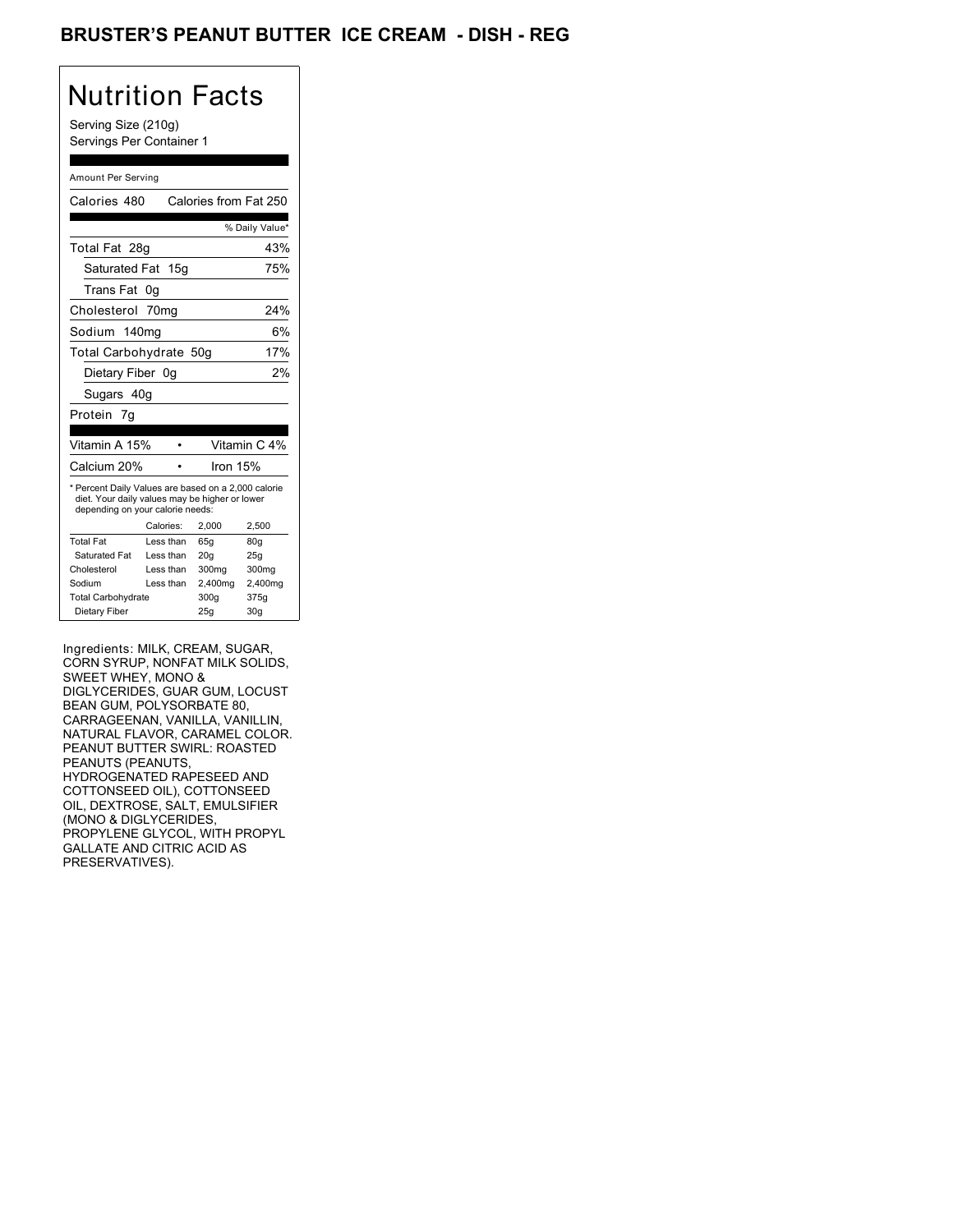## BRUSTER'S PEANUT BUTTER ICE CREAM - DISH - LG

# Nutrition Facts

Serving Size (280g) Servings Per Container 1

#### Amount Per Serving

| Calories 640                                                                                                                              |                  | Calories from Fat 340 |                 |
|-------------------------------------------------------------------------------------------------------------------------------------------|------------------|-----------------------|-----------------|
|                                                                                                                                           |                  |                       | % Daily Value*  |
| Total Fat 38g                                                                                                                             |                  |                       | 58%             |
| Saturated Fat 20q                                                                                                                         |                  |                       | 100%            |
| Trans Fat                                                                                                                                 | 0g               |                       |                 |
| Cholesterol                                                                                                                               | 95 <sub>mq</sub> |                       | 32%             |
| Sodium 190mg                                                                                                                              |                  |                       | 8%              |
| Total Carbohydrate 67g                                                                                                                    |                  |                       | 22%             |
| Dietary Fiber <1g                                                                                                                         |                  |                       | 2%              |
| Sugars 53g                                                                                                                                |                  |                       |                 |
| Protein 10g                                                                                                                               |                  |                       |                 |
|                                                                                                                                           |                  |                       |                 |
| Vitamin A 20%                                                                                                                             |                  |                       | Vitamin C 6%    |
| Calcium 25%                                                                                                                               |                  | Iron $15%$            |                 |
| * Percent Daily Values are based on a 2,000 calorie<br>diet. Your daily values may be higher or lower<br>depending on your calorie needs: |                  |                       |                 |
|                                                                                                                                           | Calories:        | 2.000                 | 2,500           |
| <b>Total Fat</b>                                                                                                                          | Less than        | 65q                   | 80 <sub>g</sub> |
| Saturated Fat                                                                                                                             | Less than        | 20 <sub>g</sub>       | 25g             |
| Cholesterol                                                                                                                               | Less than        | 300mg                 | 300mg           |
| Sodium                                                                                                                                    | Less than        | 2,400mg               | 2,400mg         |
| <b>Total Carbohydrate</b>                                                                                                                 |                  | 300g                  | 375g            |
| Dietary Fiber                                                                                                                             |                  | 25q                   | 30 <sub>g</sub> |

Ingredients: MILK, CREAM, SUGAR, CORN SYRUP, NONFAT MILK SOLIDS, SWEET WHEY, MONO & DIGLYCERIDES, GUAR GUM, LOCUST BEAN GUM, POLYSORBATE 80, CARRAGEENAN, VANILLA, VANILLIN, NATURAL FLAVOR, CARAMEL COLOR. PEANUT BUTTER SWIRL: ROASTED PEANUTS (PEANUTS, HYDROGENATED RAPESEED AND COTTONSEED OIL), COTTONSEED OIL, DEXTROSE, SALT, EMULSIFIER (MONO & DIGLYCERIDES, PROPYLENE GLYCOL, WITH PROPYL GALLATE AND CITRIC ACID AS PRESERVATIVES).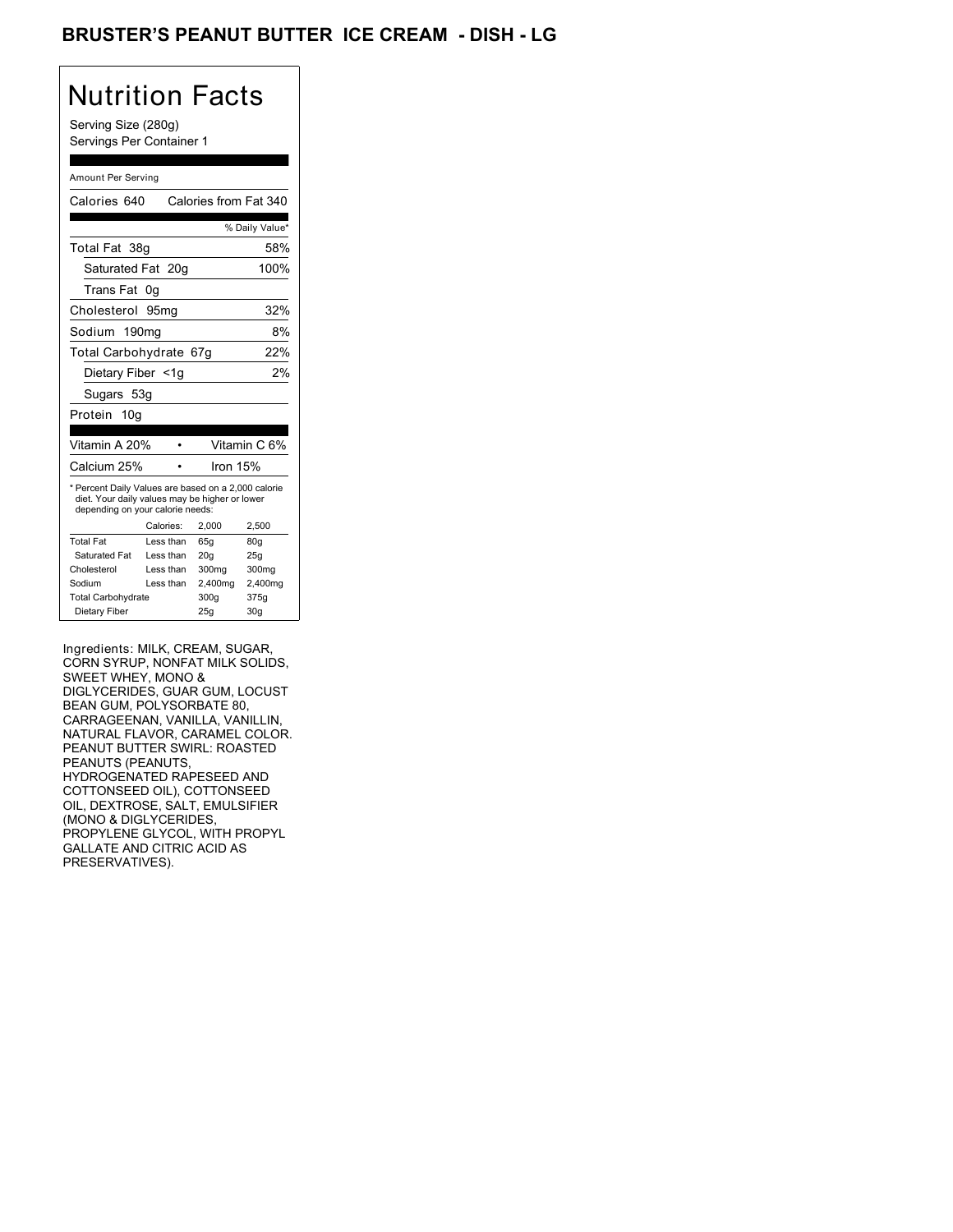## BRUSTER'S PEANUT BUTTER ICE CREAM - SUGAR CONE - SM

# Nutrition Facts

Serving Size (153g) Servings Per Container 1

### Amount Per Serving

| Calories 370           | Calories from Fat 170                               |
|------------------------|-----------------------------------------------------|
|                        | % Daily Value*                                      |
| Total Fat 19g          | 29%                                                 |
| Saturated Fat 10g      | 50%                                                 |
| Trans Fat 0q           |                                                     |
| Cholesterol 45mg       | 16%                                                 |
| Sodium 115mg           | 5%                                                  |
| Total Carbohydrate 45g | 15%                                                 |
| Dietary Fiber 0g       | $1\%$                                               |
| Sugars 29g             |                                                     |
| Protein 5q             |                                                     |
| Vitamin A 10%          | Vitamin C 2%                                        |
| Calcium 15%            | Iron 10%                                            |
| diet.                  | * Percent Daily Values are based on a 2,000 calorie |

Ingredients: MILK, CREAM, SUGAR, CORN SYRUP, NONFAT MILK SOLIDS, SWEET WHEY, MONO & DIGLYCERIDES, GUAR GUM, LOCUST BEAN GUM, POLYSORBATE 80, CARRAGEENAN, VANILLA, VANILLIN, NATURAL FLAVOR, CARAMEL COLOR. PEANUT BUTTER SWIRL: ROASTED PEANUTS (PEANUTS, HYDROGENATED RAPESEED AND COTTONSEED OIL), COTTONSEED OIL, DEXTROSE, SALT, EMULSIFIER (MONO & DIGLYCERIDES, PROPYLENE GLYCOL, WITH PROPYL GALLATE AND CITRIC ACID AS PRESERVATIVES). SUGAR CONE: ENRICHED WHEAT FLOUR (ENRICHED WITH NIACIN, REDUCED IRON, THIAMIN MONONITRATE, RIBOFLAVIN, FOLIC ACID), TAPIOCA FLOUR, SUGAR, VEGETABLE SHORTENING (SOYBEAN AND/OR CANOLA OIL, MODIFIED PALM OIL, SOY LECITHIN, AND/OR PARTIALLY HYDROGENATED SOYBEAN OIL), OAT FIBER AND/OR VEGETABLE FIBER, SALT, CARAMEL COLOR, ARTIFICIAL FLAVOR, SOY LECITHIN.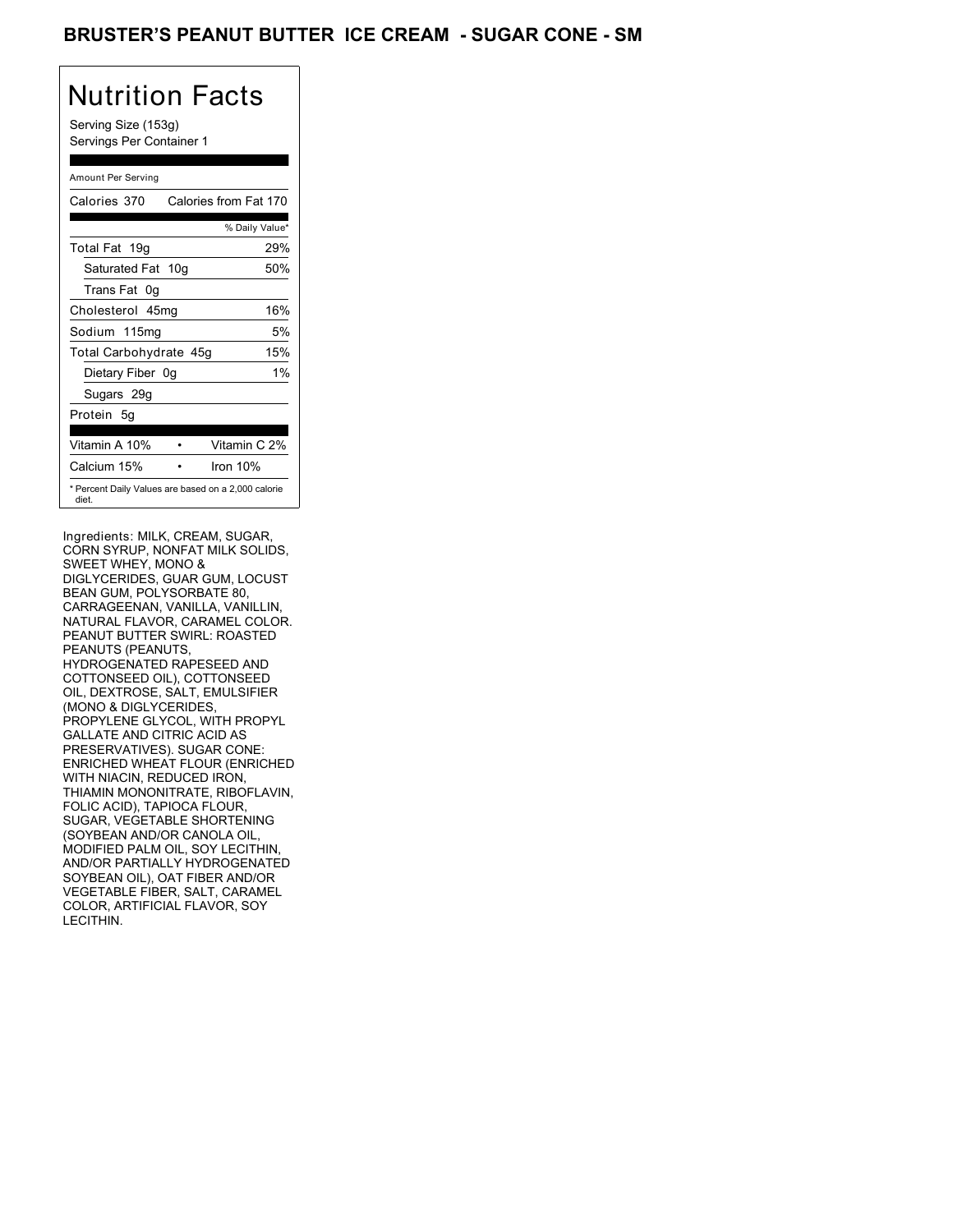## BRUSTER'S PEANUT BUTTER ICE CREAM - SUGAR CONE - REG

## Nutrition Facts

Serving Size (223g) Servings Per Container 1

### Amount Per Serving

| Calories 540                                                 | Calories from Fat 260 |
|--------------------------------------------------------------|-----------------------|
|                                                              | % Daily Value*        |
| Total Fat 28g                                                | 44%                   |
| Saturated Fat 15g                                            | 75%                   |
| Trans Fat 0q                                                 |                       |
| Cholesterol 70mg                                             | 24%                   |
| Sodium 160mg                                                 | 7%                    |
| Total Carbohydrate 62g                                       | 21%                   |
| Dietary Fiber 0g                                             | 2%                    |
| Sugars 43g                                                   |                       |
| Protein 8q                                                   |                       |
| Vitamin A 15%                                                | Vitamin C 4%          |
| Calcium 25%                                                  | Iron 15%              |
| * Percent Daily Values are based on a 2,000 calorie<br>diet. |                       |

Ingredients: MILK, CREAM, SUGAR, CORN SYRUP, NONFAT MILK SOLIDS, SWEET WHEY, MONO & DIGLYCERIDES, GUAR GUM, LOCUST BEAN GUM, POLYSORBATE 80, CARRAGEENAN, VANILLA, VANILLIN, NATURAL FLAVOR, CARAMEL COLOR. PEANUT BUTTER SWIRL: ROASTED PEANUTS (PEANUTS, HYDROGENATED RAPESEED AND COTTONSEED OIL), COTTONSEED OIL, DEXTROSE, SALT, EMULSIFIER (MONO & DIGLYCERIDES, PROPYLENE GLYCOL, WITH PROPYL GALLATE AND CITRIC ACID AS PRESERVATIVES). SUGAR CONE: ENRICHED WHEAT FLOUR (ENRICHED WITH NIACIN, REDUCED IRON, THIAMIN MONONITRATE, RIBOFLAVIN, FOLIC ACID), TAPIOCA FLOUR, SUGAR, VEGETABLE SHORTENING (SOYBEAN AND/OR CANOLA OIL, MODIFIED PALM OIL, SOY LECITHIN, AND/OR PARTIALLY HYDROGENATED SOYBEAN OIL), OAT FIBER AND/OR VEGETABLE FIBER, SALT, CARAMEL COLOR, ARTIFICIAL FLAVOR, SOY LECITHIN.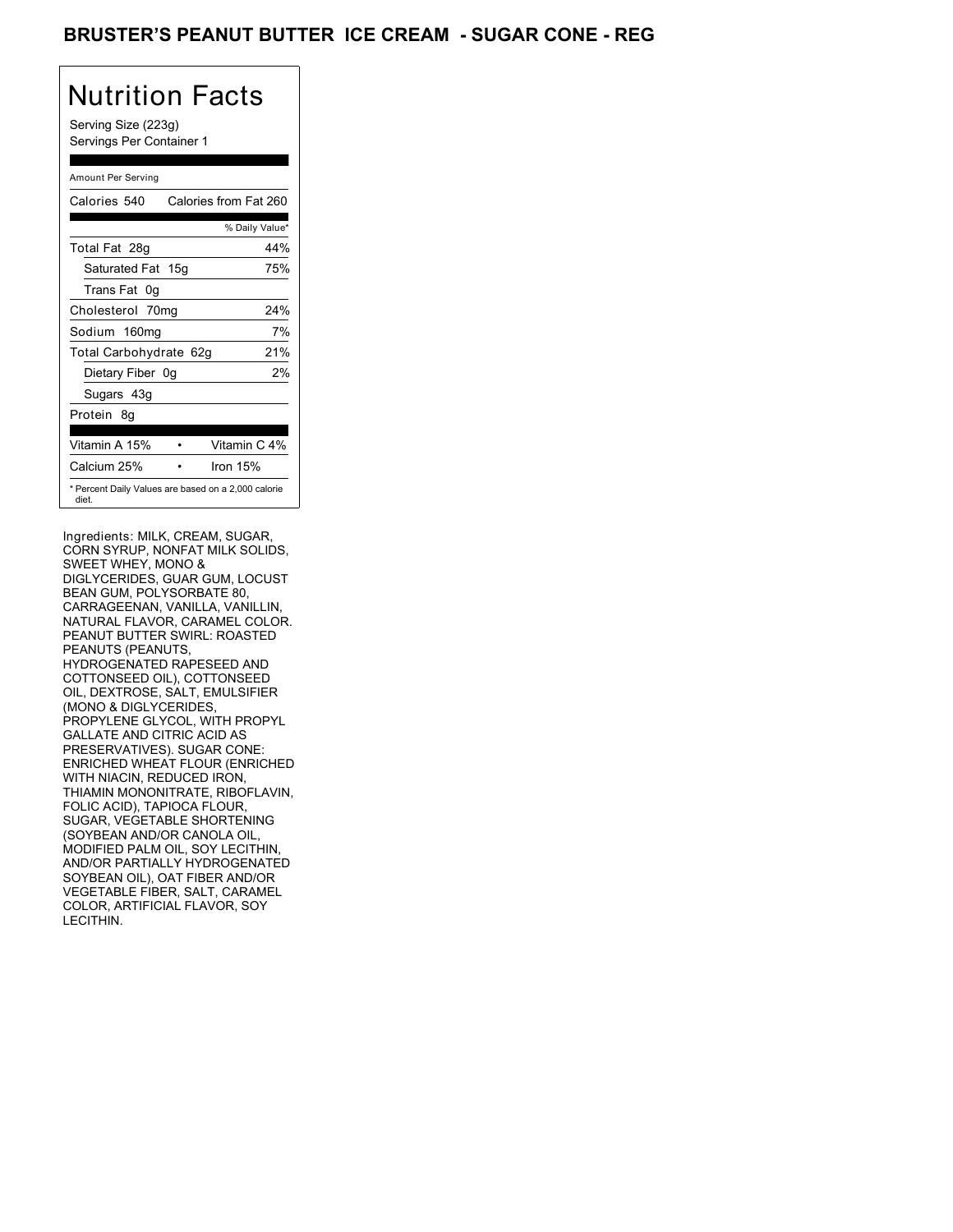## BRUSTER'S PEANUT BUTTER ICE CREAM - SUGAR CONE - LG

# Nutrition Facts

Serving Size (293g) Servings Per Container 1

### Amount Per Serving

| Calories 700           | Calories from Fat 340                               |
|------------------------|-----------------------------------------------------|
|                        | % Daily Value*                                      |
| Total Fat 38g          | 58%                                                 |
| Saturated Fat 20g      | 100%                                                |
| Trans Fat 0q           |                                                     |
| Cholesterol 95mg       | 32%                                                 |
| Sodium 210mg           | 9%                                                  |
| Total Carbohydrate 79g | 26%                                                 |
| Dietary Fiber <1g      | 2%                                                  |
| Sugars 56g             |                                                     |
| Protein 10q            |                                                     |
| Vitamin A 20%          | Vitamin C 6%                                        |
| Calcium 30%            | Iron 20%                                            |
| diet.                  | * Percent Daily Values are based on a 2,000 calorie |

Ingredients: MILK, CREAM, SUGAR, CORN SYRUP, NONFAT MILK SOLIDS, SWEET WHEY, MONO & DIGLYCERIDES, GUAR GUM, LOCUST BEAN GUM, POLYSORBATE 80, CARRAGEENAN, VANILLA, VANILLIN, NATURAL FLAVOR, CARAMEL COLOR. PEANUT BUTTER SWIRL: ROASTED PEANUTS (PEANUTS, HYDROGENATED RAPESEED AND COTTONSEED OIL), COTTONSEED OIL, DEXTROSE, SALT, EMULSIFIER (MONO & DIGLYCERIDES, PROPYLENE GLYCOL, WITH PROPYL GALLATE AND CITRIC ACID AS PRESERVATIVES). SUGAR CONE: ENRICHED WHEAT FLOUR (ENRICHED WITH NIACIN, REDUCED IRON, THIAMIN MONONITRATE, RIBOFLAVIN, FOLIC ACID), TAPIOCA FLOUR, SUGAR, VEGETABLE SHORTENING (SOYBEAN AND/OR CANOLA OIL, MODIFIED PALM OIL, SOY LECITHIN, AND/OR PARTIALLY HYDROGENATED SOYBEAN OIL), OAT FIBER AND/OR VEGETABLE FIBER, SALT, CARAMEL COLOR, ARTIFICIAL FLAVOR, SOY LECITHIN.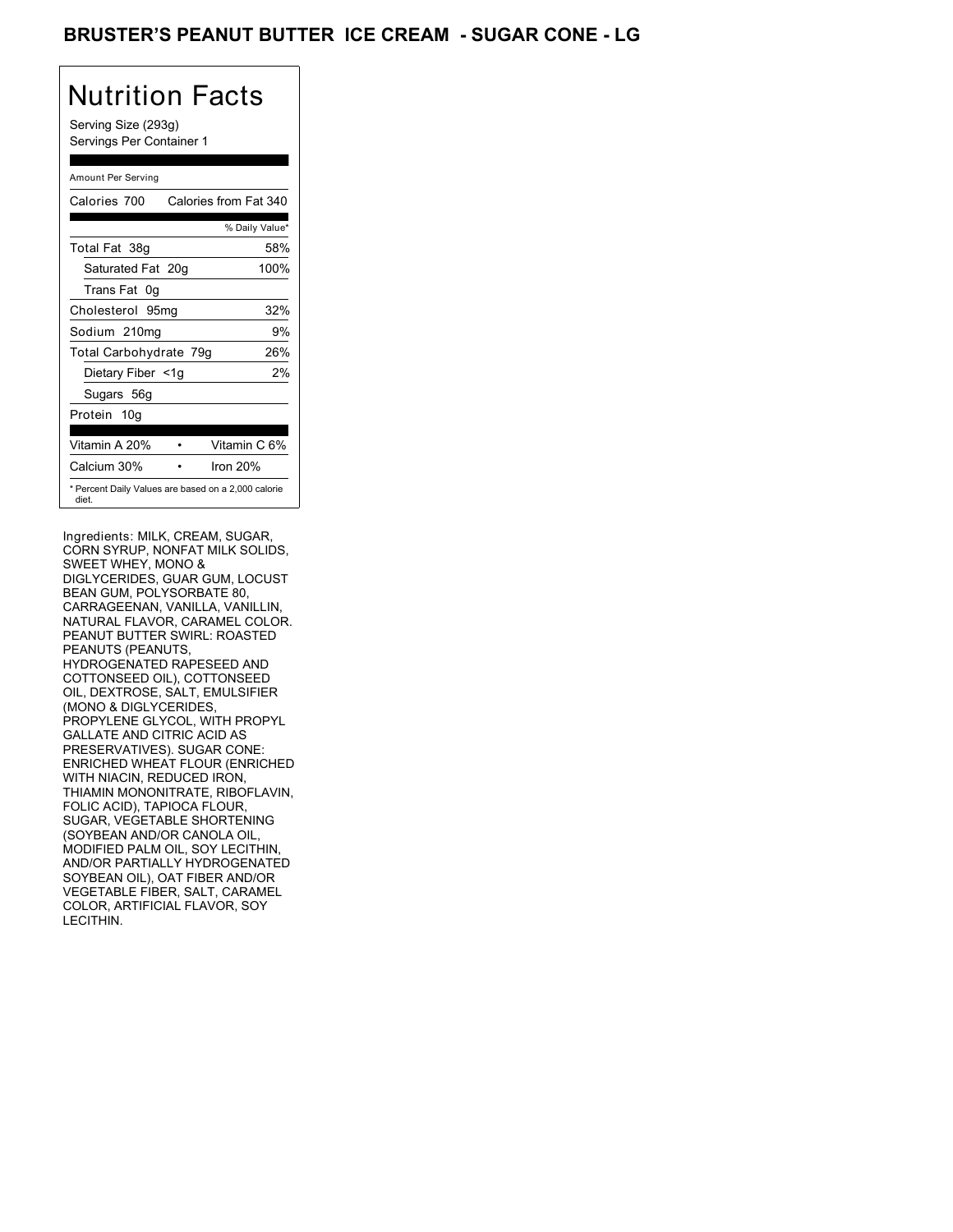## BRUSTER'S PEANUT BUTTER ICE CREAM - CAKE CONE - SM

# Nutrition Facts

Serving Size (146g) Servings Per Container 1

### Amount Per Serving

| Calories 350                                                 | Calories from Fat 170 |
|--------------------------------------------------------------|-----------------------|
|                                                              | % Daily Value*        |
| Total Fat 19g                                                | 29%                   |
| Saturated Fat 10g                                            | 50%                   |
| Trans Fat 0q                                                 |                       |
| Cholesterol 45mg                                             | 16%                   |
| Sodium 105mg                                                 | $4\%$                 |
| Total Carbohydrate 38g                                       | 13%                   |
| Dietary Fiber 0g                                             | $1\%$                 |
| Sugars 26g                                                   |                       |
| Protein 5q                                                   |                       |
| Vitamin A 10%                                                | Vitamin C 2%          |
| Calcium 15%                                                  | Iron $10%$            |
| * Percent Daily Values are based on a 2,000 calorie<br>diet. |                       |

Ingredients: MILK, CREAM, SUGAR, CORN SYRUP, NONFAT MILK SOLIDS, SWEET WHEY, MONO & DIGLYCERIDES, GUAR GUM, LOCUST BEAN GUM, POLYSORBATE 80, CARRAGEENAN, VANILLA, VANILLIN, NATURAL FLAVOR, CARAMEL COLOR. PEANUT BUTTER SWIRL: ROASTED PEANUTS (PEANUTS, HYDROGENATED RAPESEED AND COTTONSEED OIL), COTTONSEED OIL, DEXTROSE, SALT, EMULSIFIER (MONO & DIGLYCERIDES, PROPYLENE GLYCOL, WITH PROPYL GALLATE AND CITRIC ACID AS PRESERVATIVES). CAKE CONE: ENRICHED WHEAT FLOUR (ENRICHED WITH NIACIN, REDUCED IRON, THIAMIN MONONITRATE, RIBOFLAVIN, FOLIC ACID), TAPIOCA FLOUR, SUGAR, VEGETABLE OIL SHORTENING (SOYBEAN AND/OR CANOLA OIL, MODIFIED PALM OIL, SOY LECITHIN, AND/OR PARTIALLY HYDROGENATED SOYBEAN OIL), LEAVENING (SODIUM BICARBONATE, AMMONIUM BICARBONATE), SALT, NATURAL FLAVOR, ANNATTO (VEGETABLE COLOR).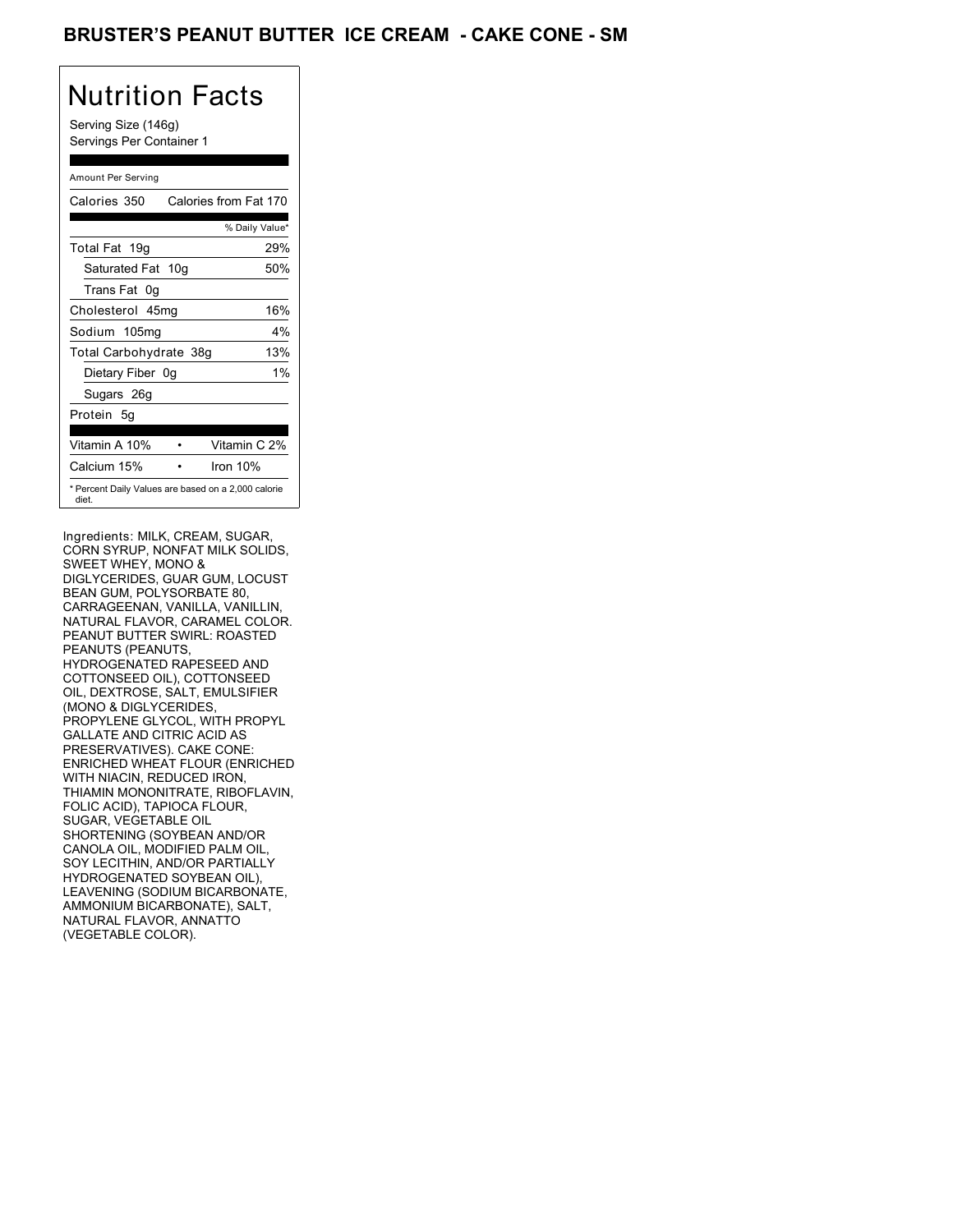## BRUSTER'S PEANUT BUTTER ICE CREAM - CAKE CONE - REG

# Nutrition Facts

Serving Size (216g) Servings Per Container 1

### Amount Per Serving

| Calories 510                                                 | Calories from Fat 250 |
|--------------------------------------------------------------|-----------------------|
|                                                              | % Daily Value*        |
| Total Fat 28g                                                | 44%                   |
| Saturated Fat 15g                                            | 75%                   |
| Trans Fat 0q                                                 |                       |
| Cholesterol 70mg                                             | 24%                   |
| Sodium 150mg                                                 | 6%                    |
| Total Carbohydrate 55g                                       | 18%                   |
| Dietary Fiber 0g                                             | 2%                    |
| Sugars 40g                                                   |                       |
| Protein 8q                                                   |                       |
| Vitamin A 15%                                                | Vitamin C 4%          |
| Calcium 20%                                                  | Iron $15%$            |
| * Percent Daily Values are based on a 2,000 calorie<br>diet. |                       |

Ingredients: MILK, CREAM, SUGAR, CORN SYRUP, NONFAT MILK SOLIDS, SWEET WHEY, MONO & DIGLYCERIDES, GUAR GUM, LOCUST BEAN GUM, POLYSORBATE 80, CARRAGEENAN, VANILLA, VANILLIN, NATURAL FLAVOR, CARAMEL COLOR. PEANUT BUTTER SWIRL: ROASTED PEANUTS (PEANUTS, HYDROGENATED RAPESEED AND COTTONSEED OIL), COTTONSEED OIL, DEXTROSE, SALT, EMULSIFIER (MONO & DIGLYCERIDES, PROPYLENE GLYCOL, WITH PROPYL GALLATE AND CITRIC ACID AS PRESERVATIVES). CAKE CONE: ENRICHED WHEAT FLOUR (ENRICHED WITH NIACIN, REDUCED IRON, THIAMIN MONONITRATE, RIBOFLAVIN, FOLIC ACID), TAPIOCA FLOUR, SUGAR, VEGETABLE OIL SHORTENING (SOYBEAN AND/OR CANOLA OIL, MODIFIED PALM OIL, SOY LECITHIN, AND/OR PARTIALLY HYDROGENATED SOYBEAN OIL), LEAVENING (SODIUM BICARBONATE, AMMONIUM BICARBONATE), SALT, NATURAL FLAVOR, ANNATTO (VEGETABLE COLOR).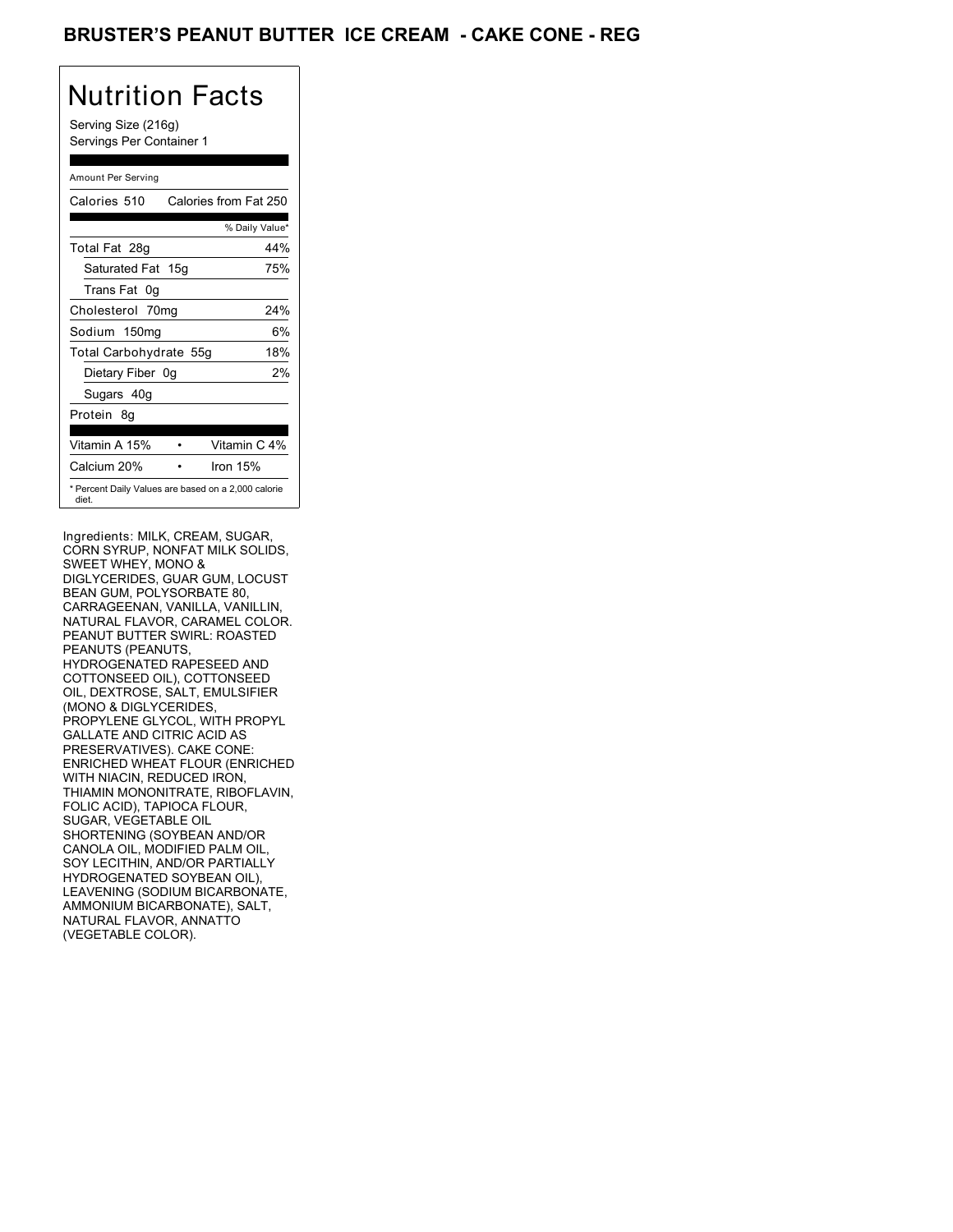## BRUSTER'S PEANUT BUTTER ICE CREAM - CAKE CONE - LG

# Nutrition Facts

Serving Size (286g) Servings Per Container 1

### Amount Per Serving

| Calories 670           | Calories from Fat 340                               |
|------------------------|-----------------------------------------------------|
|                        | % Daily Value*                                      |
| Total Fat 38g          | 58%                                                 |
| Saturated Fat 20g      | 100%                                                |
| Trans Fat 0q           |                                                     |
| Cholesterol 95mg       | 32%                                                 |
| Sodium 200mg           | 8%                                                  |
| Total Carbohydrate 72g | 24%                                                 |
| Dietary Fiber <1g      | 2%                                                  |
| Sugars 53g             |                                                     |
| Protein 10g            |                                                     |
| Vitamin A 20%          | Vitamin C 6%                                        |
| Calcium 25%            | Iron 20%                                            |
| diet.                  | * Percent Daily Values are based on a 2,000 calorie |

Ingredients: MILK, CREAM, SUGAR, CORN SYRUP, NONFAT MILK SOLIDS, SWEET WHEY, MONO & DIGLYCERIDES, GUAR GUM, LOCUST BEAN GUM, POLYSORBATE 80, CARRAGEENAN, VANILLA, VANILLIN, NATURAL FLAVOR, CARAMEL COLOR. PEANUT BUTTER SWIRL: ROASTED PEANUTS (PEANUTS, HYDROGENATED RAPESEED AND COTTONSEED OIL), COTTONSEED OIL, DEXTROSE, SALT, EMULSIFIER (MONO & DIGLYCERIDES, PROPYLENE GLYCOL, WITH PROPYL GALLATE AND CITRIC ACID AS PRESERVATIVES). CAKE CONE: ENRICHED WHEAT FLOUR (ENRICHED WITH NIACIN, REDUCED IRON, THIAMIN MONONITRATE, RIBOFLAVIN, FOLIC ACID), TAPIOCA FLOUR, SUGAR, VEGETABLE OIL SHORTENING (SOYBEAN AND/OR CANOLA OIL, MODIFIED PALM OIL, SOY LECITHIN, AND/OR PARTIALLY HYDROGENATED SOYBEAN OIL), LEAVENING (SODIUM BICARBONATE, AMMONIUM BICARBONATE), SALT, NATURAL FLAVOR, ANNATTO (VEGETABLE COLOR).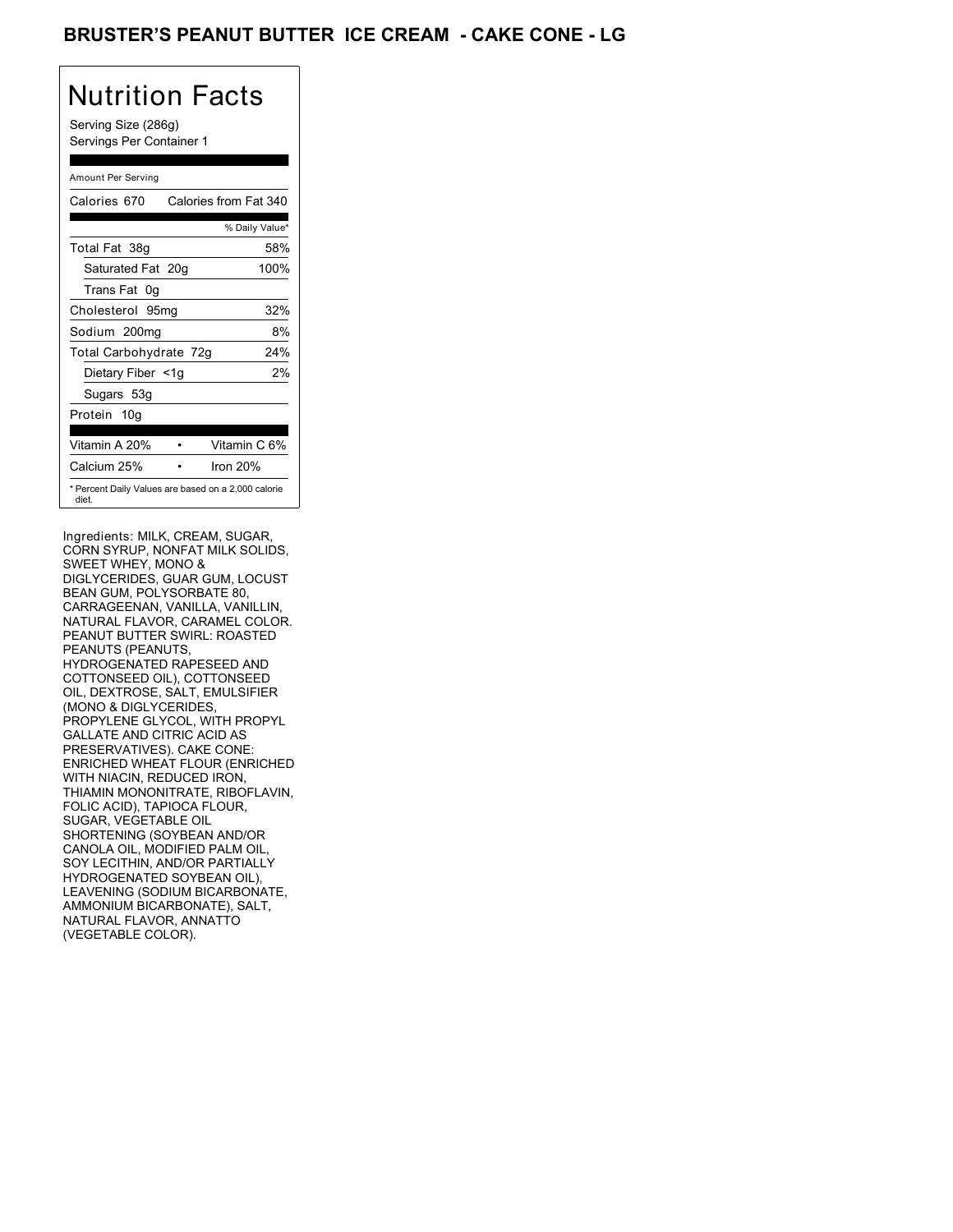## BRUSTER'S PEANUT BUTTER ICE CREAM - WAFFLE CONE - SM

# Nutrition Facts

Serving Size (170g) Servings Per Container 1

### Amount Per Serving

| Calories 450                                                 | Calories from Fat 200 |
|--------------------------------------------------------------|-----------------------|
|                                                              | % Daily Value*        |
| Total Fat 22g                                                | 34%                   |
| Saturated Fat 11g                                            | 54%                   |
| Trans Fat 0q                                                 |                       |
| Cholesterol 55mg                                             | 18%                   |
| Sodium 95mg                                                  | $4\%$                 |
| Total Carbohydrate 56g                                       | 19%                   |
| Dietary Fiber 0g                                             | $1\%$                 |
| Sugars 37g                                                   |                       |
| Protein 7q                                                   |                       |
| Vitamin A 10%                                                | Vitamin C 2%          |
| Calcium 15%                                                  | Iron $10%$            |
| * Percent Daily Values are based on a 2,000 calorie<br>diet. |                       |

Ingredients: MILK, CREAM, SUGAR, CORN SYRUP, NONFAT MILK SOLIDS, SWEET WHEY, MONO & DIGLYCERIDES, GUAR GUM, LOCUST BEAN GUM, POLYSORBATE 80, CARRAGEENAN, VANILLA, VANILLIN, NATURAL FLAVOR, CARAMEL COLOR. PEANUT BUTTER SWIRL: ROASTED PEANUTS (PEANUTS, HYDROGENATED RAPESEED AND COTTONSEED OIL), COTTONSEED OIL, DEXTROSE, SALT, EMULSIFIER (MONO & DIGLYCERIDES, PROPYLENE GLYCOL, WITH PROPYL GALLATE AND CITRIC ACID AS PRESERVATIVES). WAFFLE CONE: ENRICHED BLEACHED WHEAT FLOUR (ENRICHED WITH NIACIN, REDUCED IRON, THIAMIN MONONITRATE, RIBOFLAVIN, FOLIC ACID), SUGAR, VEGETABLE SHORTENING (PARTIALLY HYDROGENATED SOYBEAN AND COTTONSEED OILS), WHOLE EGG, ARTIFICIAL FLAVOR (INCLUDING MALTODEXTRIN, MODIFIED CORNSTARCH, BUTTER, BUTTERMILK), DEXTROSE, SOY LECITHIN, ARTIFICIAL VANILLA FLAVOR.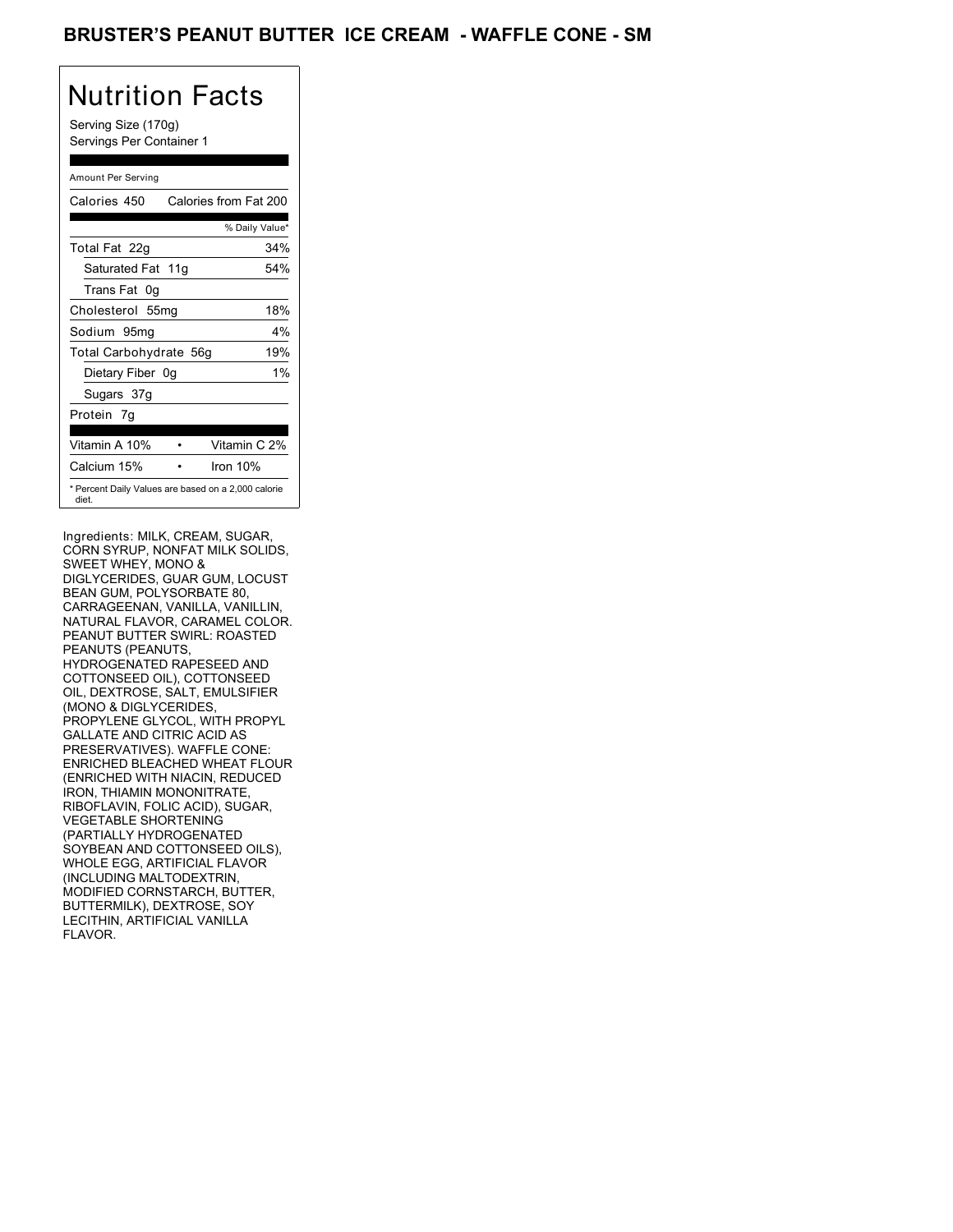## BRUSTER'S PEANUT BUTTER ICE CREAM - WAFFLE CONE - REG

# Nutrition Facts

Serving Size (240g) Servings Per Container 1

### Amount Per Serving

| Calories 610           | Calories from Fat 280                               |
|------------------------|-----------------------------------------------------|
|                        | % Daily Value*                                      |
| Total Fat 31g          | 48%                                                 |
| Saturated Fat 16g      | 79%                                                 |
| Trans Fat 0q           |                                                     |
| Cholesterol 80mg       | 26%                                                 |
| Sodium 140mg           | 6%                                                  |
| Total Carbohydrate 73g | 24%                                                 |
| Dietary Fiber 0g       | 2%                                                  |
| Sugars 50g             |                                                     |
| Protein 9q             |                                                     |
| Vitamin A 15%          | Vitamin C 4%                                        |
| Calcium 20%            | Iron 15%                                            |
| diet.                  | * Percent Daily Values are based on a 2,000 calorie |

Ingredients: MILK, CREAM, SUGAR, CORN SYRUP, NONFAT MILK SOLIDS, SWEET WHEY, MONO & DIGLYCERIDES, GUAR GUM, LOCUST BEAN GUM, POLYSORBATE 80, CARRAGEENAN, VANILLA, VANILLIN, NATURAL FLAVOR, CARAMEL COLOR. PEANUT BUTTER SWIRL: ROASTED PEANUTS (PEANUTS, HYDROGENATED RAPESEED AND COTTONSEED OIL), COTTONSEED OIL, DEXTROSE, SALT, EMULSIFIER (MONO & DIGLYCERIDES, PROPYLENE GLYCOL, WITH PROPYL GALLATE AND CITRIC ACID AS PRESERVATIVES). WAFFLE CONE: ENRICHED BLEACHED WHEAT FLOUR (ENRICHED WITH NIACIN, REDUCED IRON, THIAMIN MONONITRATE, RIBOFLAVIN, FOLIC ACID), SUGAR, VEGETABLE SHORTENING (PARTIALLY HYDROGENATED SOYBEAN AND COTTONSEED OILS), WHOLE EGG, ARTIFICIAL FLAVOR (INCLUDING MALTODEXTRIN, MODIFIED CORNSTARCH, BUTTER, BUTTERMILK), DEXTROSE, SOY LECITHIN, ARTIFICIAL VANILLA FLAVOR.